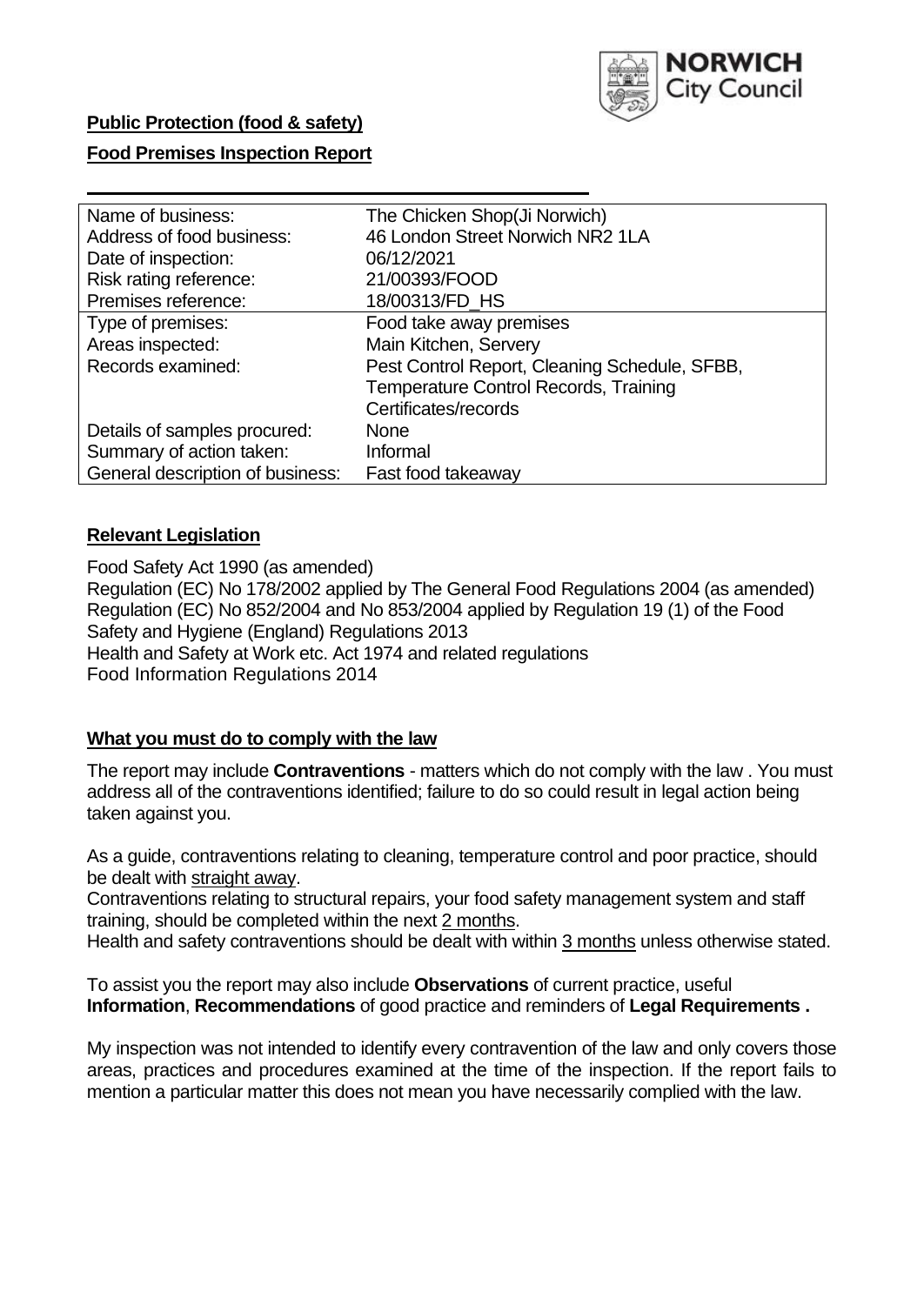# **FOOD SAFETY**

### **How we calculate your Food Hygiene Rating:**

 The food safety section has been divided into the three areas which you are scored against for the hygiene rating: 1. food hygiene and safety procedures, 2. structural requirements and 3. confidence in management/control procedures. Each section begins with a summary of what was observed and the score you have been given. Details of how these scores combine to produce your overall food hygiene rating are shown in the table.

| <b>Compliance Area</b>                     |          |                  |  | <b>You Score</b> |                |    |           |    |                |  |
|--------------------------------------------|----------|------------------|--|------------------|----------------|----|-----------|----|----------------|--|
| Food Hygiene and Safety                    |          |                  |  | $\Omega$         | $\overline{5}$ | 10 | 15        | 20 | 25             |  |
| <b>Structure and Cleaning</b>              |          |                  |  | $\Omega$         | 5              | 10 | 15        | 20 | 25             |  |
| Confidence in management & control systems |          |                  |  | $\overline{0}$   | 5              | 10 | 15        | 20 | 30             |  |
|                                            |          |                  |  |                  |                |    |           |    |                |  |
| <b>Your Total score</b>                    | $0 - 15$ | 20               |  | $25 - 30$        | $35 - 40$      |    | $45 - 50$ |    | > 50           |  |
| <b>Your Worst score</b>                    | 5        | 10 <sup>10</sup> |  | 10               | 15             |    | 20        |    | $\sim$         |  |
|                                            |          |                  |  |                  |                |    |           |    |                |  |
| <b>Your Rating is</b>                      | 5        | 4                |  | 3                | 2              |    |           |    | $\overline{0}$ |  |

Your Food Hygiene Rating is 2 - improvement is necessary



# **1. Food Hygiene and Safety**

 generally you have satisfactory food handling practices and procedures and adequate Food hygiene standards are generally satisfactory and maintained. There is evidence of some non-compliance with legal requirements. Some lapses are evident however control measures to prevent cross-contamination are in place. The contraventions require your attention; although not critical to food safety they may become so if not addressed. **(Score 10)** 

### Contamination risks

**Contravention** The following exposed ready-to-eat food and or its packaging to the risk of cross-contamination with foodborne bacteria from raw meat or unwashed fruits and vegetables:

• the same containers were being used for raw and ready-to-eat foods

 injurious to health or contaminated in such a way that it would be unreasonable to **Legal requirement** At all stages of production, processing and distribution, food must be protected from any contamination likely to render it unfit for human consumption, expect it to be consumed in that state.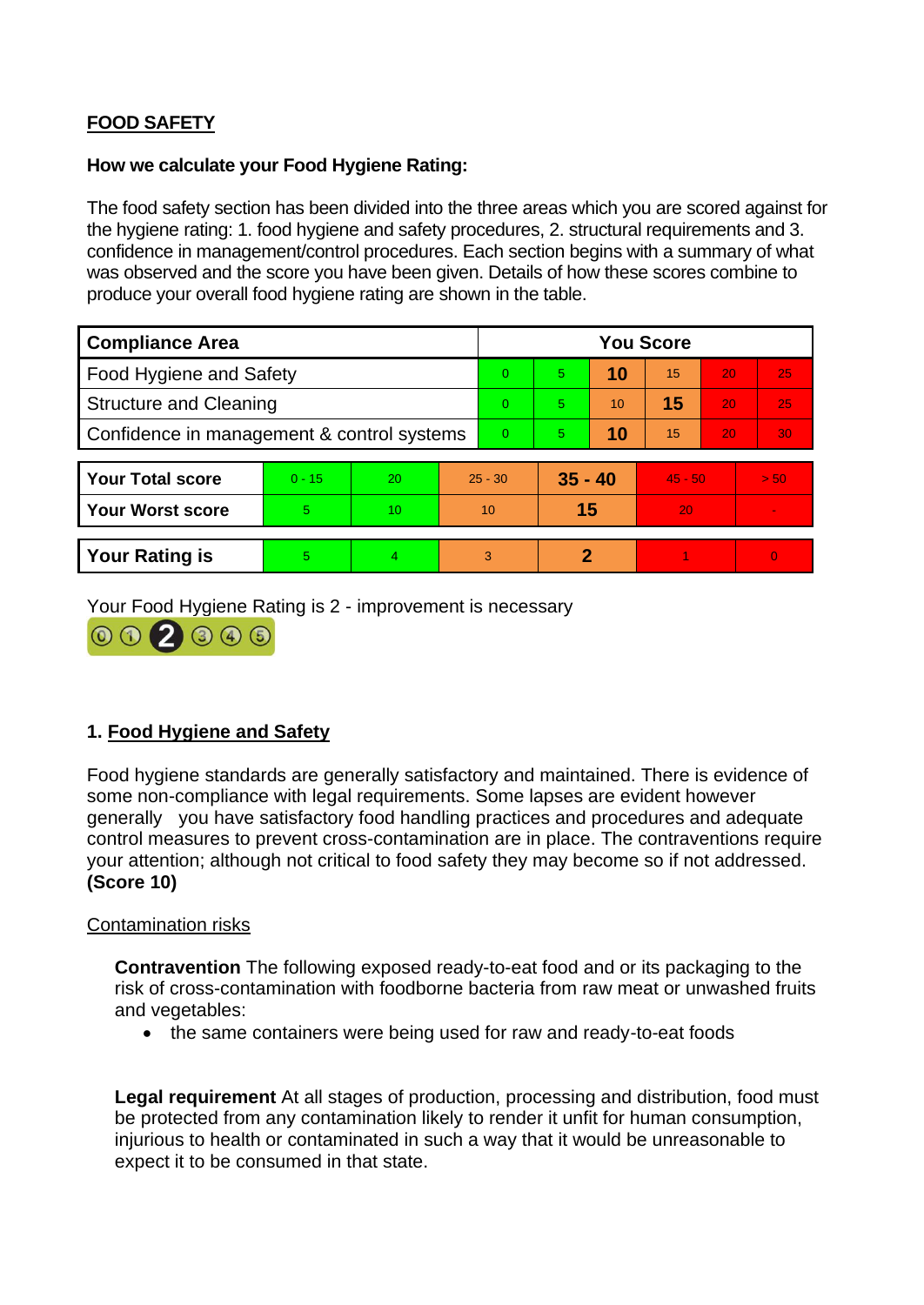**Contravention** You could not demonstrate effective heat disinfection of the food equipment and utensils you use for handling both raw and ready-to-eat foods.: storage containers

 foods, which can be easily identified (colour coded) and stored and washed separately. **Recommendation** Provide separate equipment and utensils for raw and ready to eat

 These can be placed in the dishwasher and /or can be sterilised. **Recommendation** Chopping/cutting boards were held stable with tea towels/cloths and could contaminate the board. Use silicone board mats to stabilise your cutting boards.

**Guidance** If equipment and utensils (for example chopping boards, containers and tongs) are to be used for raw and RTE foods, they should be disinfected by heat or an adequate dishwasher cycle (able to reach 82°C for 15 seconds) between uses.

 **Guidance** If adequate heat disinfection (such as a dishwasher or plunge sink) is not possible, separate equipment and utensils should be used for handling raw and RTE foods. Such equipment should be easily identifiable (colour coded, preferably red) and must be stored and washed separately.

### Hand-washing

**Contravention** The following indicated that hand-washing was not suitably managed::

- there was food debris in the wash hand basin
- the drainage to the wash hand basin was inadequate

 **Information** Proper hand-washing is essential in preventing the spread of E. coli 0157 and other harmful bacteria onto food and food contact surfaces. Proper hand washing must include the following steps:

- Wet hands before applying soap
- Good hand rubbing technique
- Rinsing of hands
- Hygienic drying

**Information** Handwashing is required:

- before handling ready-to-eat food
- after touching raw food and its packaging, including unwashed fruit and vegetables
- after a break/smoking
- after going to the toilet
- after cleaning
- after removing waste
- after blowing your nose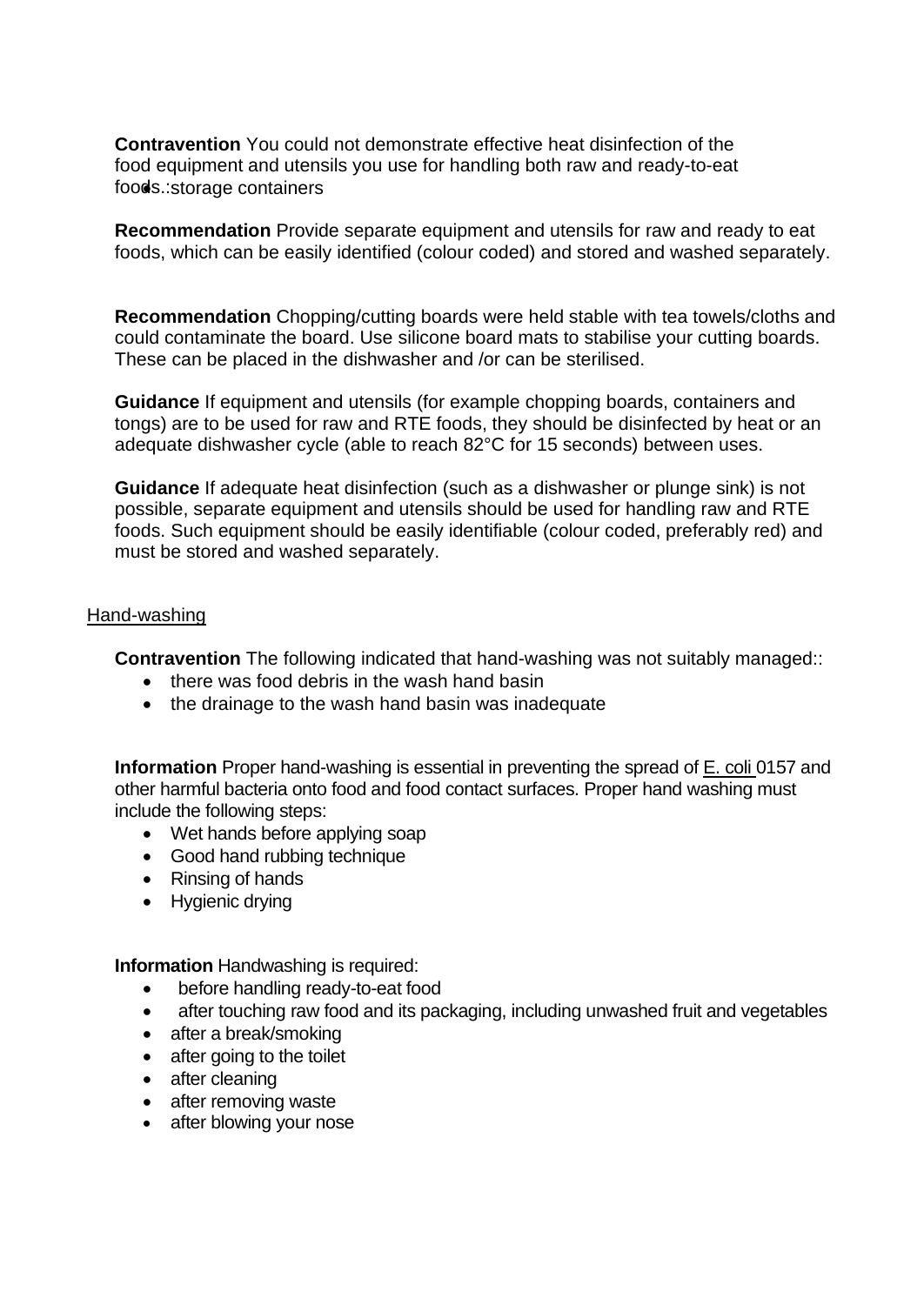### Personal Hygiene

 made difficult for food handlers to maintain sufficiently high standards of personal **Contravention** The following are examples of poor personal hygiene or where it was cleanliness:

- staff were not using the wash-hand basin regularly
- staff were not wearing suitable protective clothing
- food handlers were wearing jewellery
- food handlers were wearing watches
- staff were wearing pullovers
- food handlers wearing gloves but not changing them frequently enough

**Legal requirement** All persons in food handling areas must wear suitable, clean, and where appropriate protective clothing

### Temperature Control

 **Contravention** The following evidence indicated there was a risk of bacteria growing on food:

• cooked rice was being left in the danger zone (8-63 °C) for long periods of time.

**Recommendation** Rapid cooling can be achieved by reducing the portion size, either by cutting food into smaller pieces or by decanting into several smaller shallow containers

**Recommendation** The core temperature of cooked and reheated foods should reach 75°C for 30 seconds or an equivalent time and temperature combination.

**Recommendation** In addition to the visual checks you undertake, use a probe thermometer to check the core temperature of cooked and reheated foods. The temperature should reach 75°C for 30 seconds or an equivalent time/temperature combination (e.g. 80°C for 10 seconds).

#### Poor Practices

 **Contravention** The following matters represented poor practice and if allowed to continue may cause food to become contaminated or lead to its deterioration::

- no dates of when frozen chicken taken out of freezer
- re-using containers used for raw meat
- no date labels on food of when prepared in the fridges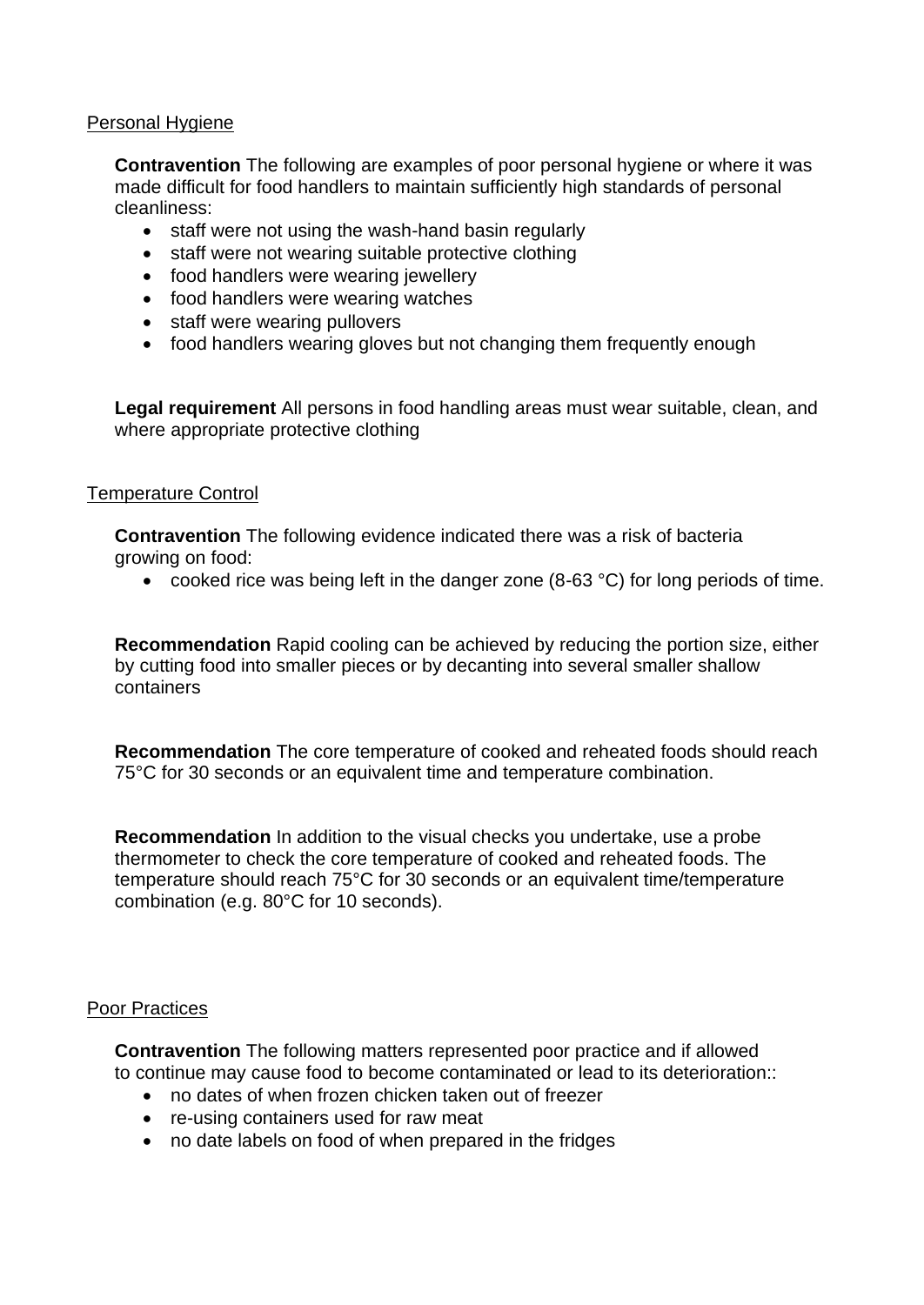you apply labels which give a day or date that is 2 days after the day of production e.g. **Recommendation** You should have a system to identify when open or prepared foods need to be used by or discarded, to ensure the food is fit for consumption. I recommend if food is opened on Monday it should be used by the end of Wednesday.

# **2. Structure and Cleaning**

 and you are failing to comply with the law in many respects. Contraventions require your The structure facilities and standard of cleaning and maintenance are less than satisfactory immediate attention as some are critical to food safety. We may revisit your business and if standards have not improved take formal enforcement action. **(Score 15)** 

## Cleaning of Structure

**Contravention** The following items were dirty and require more frequent and thorough cleaning:

- floor/wall junctions
- around equipment feet
- hand contact surfaces such as light switches and door handles
- mastic joints behind sinks
- wash hand basin
- walls
- pipework to sinks

 **Recommendation** Your cleaning schedule is there to remind you to clean before an item becomes dirty. If an item is dirty when you go to clean it, increase the frequency of cleaning.

# Cleaning of Equipment and Food Contact Surfaces

**Contravention** The following items are dirty and must be cleaned:

- fridge and freezer seals
- fridge shelving
- interior to fridges
- hinges to fridges
- microwave
- food storage containers and lids
- chopping boards
- nozzle to sugar machine
- legs and wheels to equipment
- underneath towel dispenser

# Cleaning Chemicals / Materials / Equipment and Methods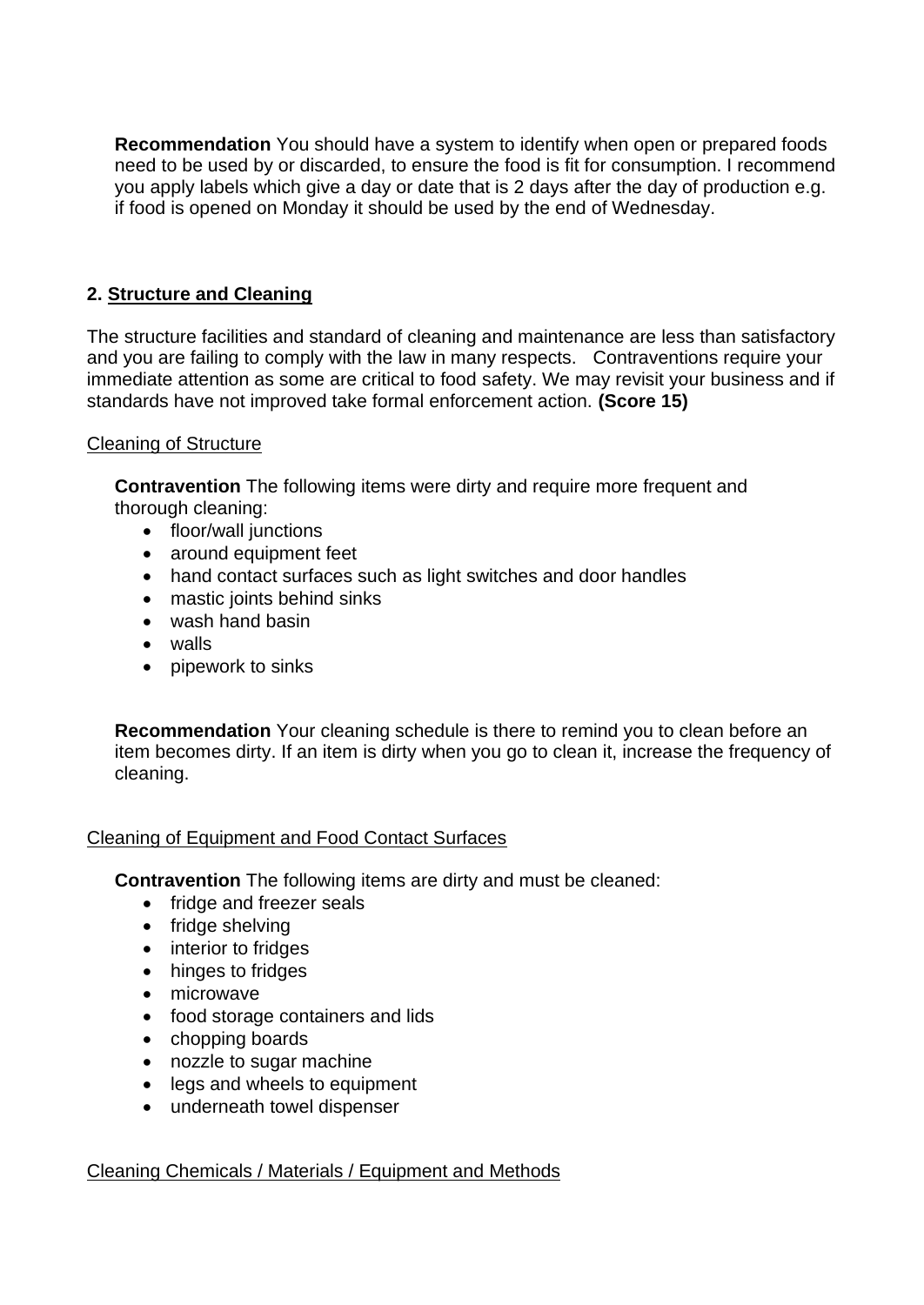**Contravention** The following evidence demonstrated your cleaning materials, equipment and methods were not sufficient to control the spread of harmful bacteria between surfaces:

- touch points were dirty (light switches, door handles etc)
- the sanitisers are not to BS EN 1276:1997 13697:2001 Standards
- you are not adequately heat disinfecting equipment after cleaning
- the cleaning equipment was worn and dirty

**Guidance** Taps can be a source of contamination so use a paper towel to turn off the tap after washing and drying your hands.

 the following standards: BS EN 1276 or BS EN 13697; or other standards that meet the **Guidance** Disinfectants and sanitisers must at least meet the requirements of one of same conditions and requirements.

#### **Maintenance**

**Contravention** The following had not been suitably maintained and must be repaired or replaced:

• split seals to fridges

#### Facilities and Structural provision

**Contravention** The following facilities were inadequate and must be improved:

• the drainage is deficient

#### Pest Control

**Observation** I was pleased to see that the premises was proofed against the entry of pests and that pest control procedures were in place.

 **Observation** You have a pest control contract in place and there is no evidence of pest activity on the premises.

#### **3. Confidence in Management**

 There are generally satisfactory food safety controls in place although there is evidence of some non-compliance with the law. The contraventions require your attention; although not critical to food safety they may become so if not addressed. **(Score 10)**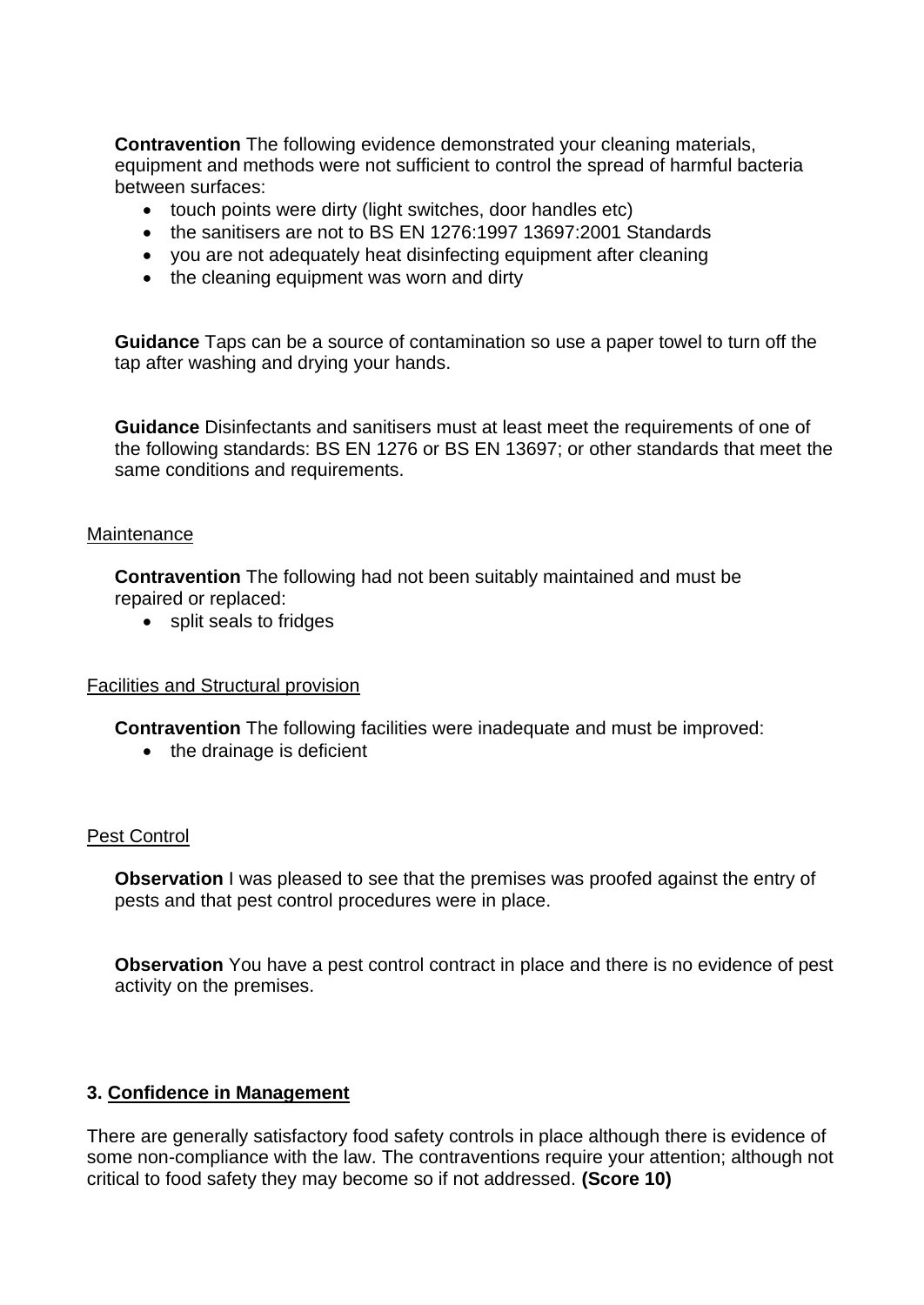### Type of Food Safety Management System Required

**Observation** You were monitoring (and recording) the temperatures of your fridges and freezers

### Food Hazard Identification and Control

 **Contravention** The following pre-requisites have not been met and prove your food safety management system is ineffective:

- cleaning and sanitation are poor
- staff hygiene and training is inadequate

**Contravention** You have not identified these food hazards or the methods of control at critical points in your operation:

• cross-contamination

### Safer Food Better Business/Food Safety Management System that works

**Contravention** The following Safer Food Better Business SAFE METHODS are incomplete:

- chilling
- cooking

**Contravention** The Management sections in your Safer food Better Business (SFBB) pack are intended to demonstrate you are in day-to-day control of the hazards to food. The following Management sections were either missing, incomplete or not up-to-date:

- daily diary entries not up to date
- additional checks
- four-weekly reviews
- cleaning schedule
- staff training list

### Proving Your Arrangements are Working Well

**Contravention** You are not working to the following safe methods in your SFBB pack:

- personal hygiene / handwashing
- food allergies
- training records / supplier lists
- cleaning schedule

**Observation** It states in pack that blue short sleeved shirts are worn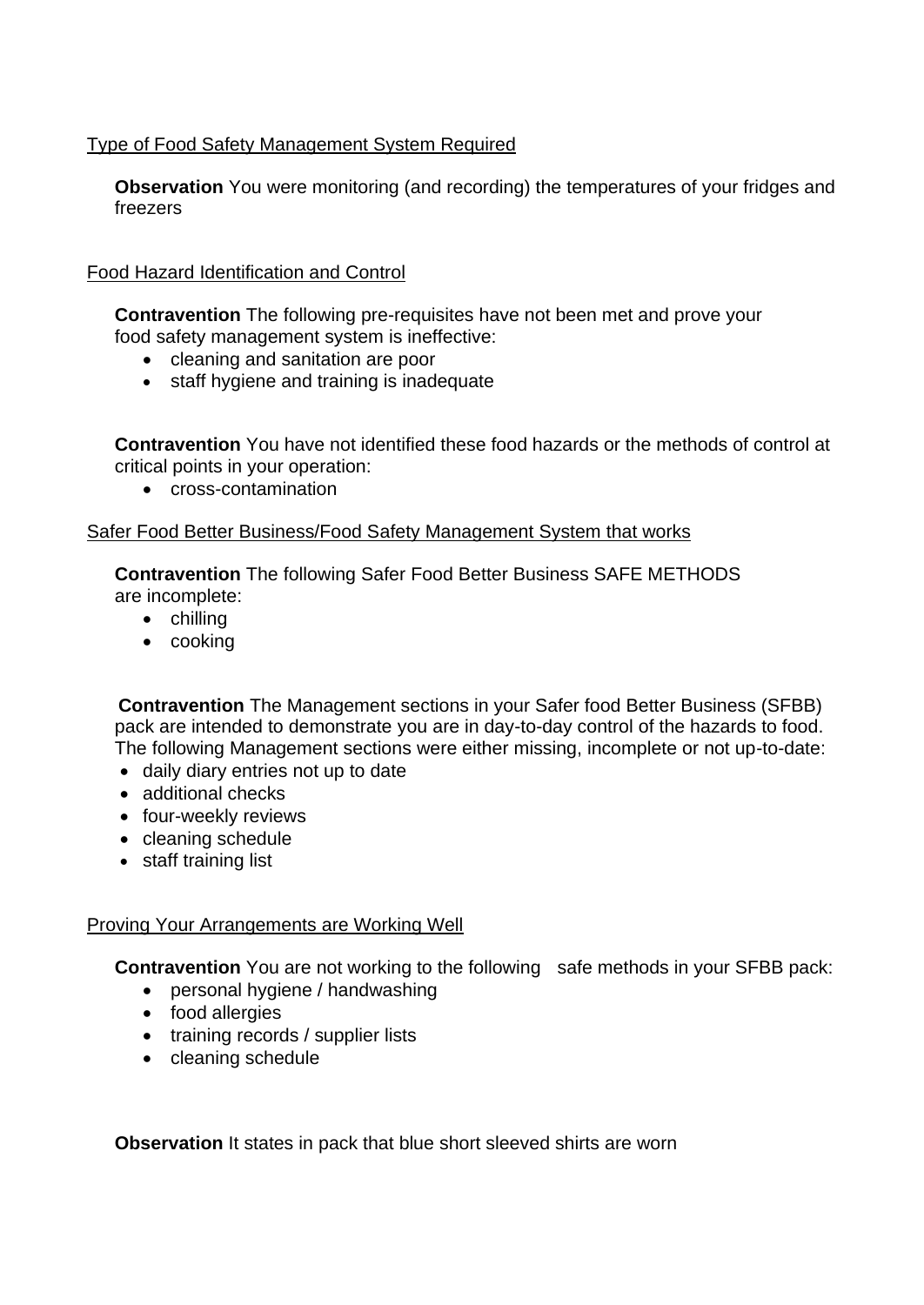### **Traceability**

**Observation** Your records were such that food could easily be traced back to its supplier.

## Waste Food and other Refuse

 **Observation** You had measures in place to dispose of waste food appropriately and were employing the services of an approved waste contractor.

### **Training**

**Legal requirement** although your staff have received food hygiene training, their knowledge of food hygiene is poor. You must ensure that all food handlers in the business are supervised, instructed and trained in food hygiene matters appropriate to the work that they undertake

## Infection Control / Sickness / Exclusion Policy

**Guidance** Public Health England recommends that food handlers known or suspected to be suffering from a food-borne infection or gastrointestinal illness stay away from work until symptom-free for 48 hours.

# Allergens

**Contravention** You are failing to manage allergens properly:

- You have not identified the allergens present in the food you prepare
- You do not have a system for informing customers about the presence of allergens in the food you prepare
- You are not informing customers about the risk of cross contamination with allergens

 **Legal Requirement** Caterers must provide allergy information on all unpackaged food they sell. Catering businesses include restaurants, takeaways, deli counters, bakeries causing ingredients on their pre-packed foods. You can obtain more information from the Trading Standards website<www.norfolk.gov.uk/abc> and sandwich bars etc. The potential for cross-contamination by allergens must also be made known to consumers. In addition food manufacturers must now label allergy

### **Information** The 14 allergens are:

- cereals containing gluten
- crustaceans, for example prawns, crabs, lobster and crayfish
- eggs
- fish